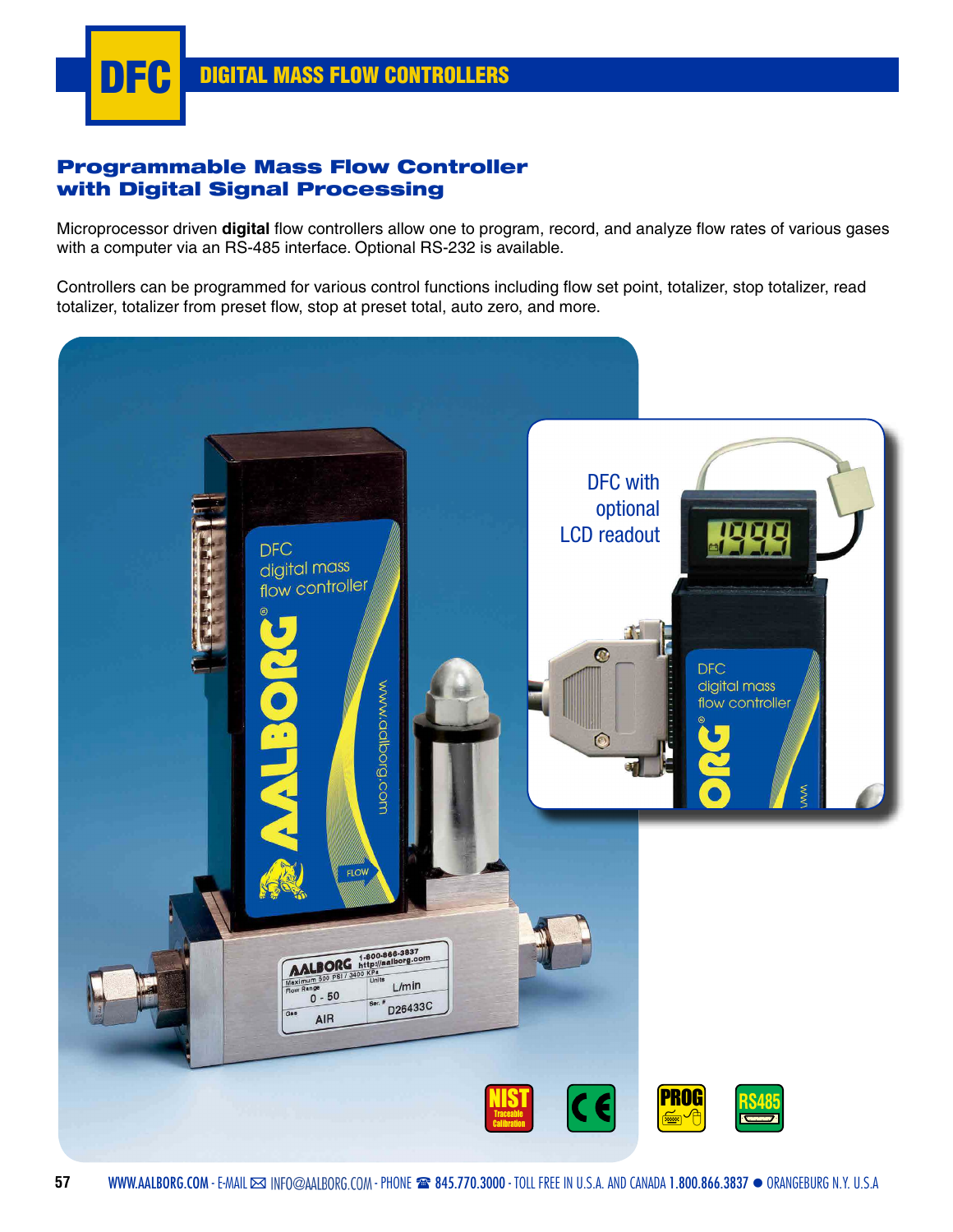# Design Features

- Digital and Analog modes operate simultaneously.
- **n** Programmable Flow Configurations.
- Multi-Drop Capability of up to 256 units.
- Stores calibration data for up to 10 gases.
- Auto Tune function for optimum control response.
- Free PC Software with Gas Blending and Programmable Flow functions.
- $\blacksquare$  Totalizer indicates total gas quantity.
- $\blacksquare$  Alarm limits for high and low gas flow.
- Conversion factors for up to 256 gases.
- Self-Diagnostic Tests.

# Principles of Operation

Metered gases are divided into two laminar flow paths, one through the primary flow conduit, and the other through a capillary sensor tube. Both flow conduits are designed to ensure laminar flows and therefore the ratio of their flow rates is constant.

Two precision temperature sensing windings on the sensor tube are heated, and when flow takes place, gas carries heat from the upstream to the downstream windings. The resultant temperature differential is proportional to the change in resistance of the sensor windings.

A Wheatstone bridge design is used to monitor the temperature dependent resistance gradient on the sensor windings which is linearly proportional to the instantaneous rate of flow. The output of the Wheatstone bridge is converted to digital format with a 12 Bit ADC (analog to digital converter).

An on-board microprocessor and non-volatile memory store all calibration factors and directly control a proportionating electromagnetic valve. The digital closed loop control system continuously compares the mass flow output with the selected flow rate.

Deviations from the set point are corrected by compensating valve adjustments, with PID algorithm thus maintaining the desired flow parameters with a high degree of accuracy. Output signals of 0 to 10Vdc, 0 to 5Vdc or 4 to 20mA are generated indicating mass molecular based flow rates of the metered gas.

# Interface

The digital RS-485 (optional RS-232) interface provides access to applicable internal data including **FLOW SET POINT, ACTUAL FLOW, ZERO ADJUSTMENTS, and LINEARIZATION TABLE ADJUSTMENTS.** 

The analog interface provides 0 to 5Vdc, 0 to 10Vdc and 4 to 20 mA inputs and outputs.

#### Auto Zero

The DFC automatically nulls the sensor zero offset whenever the flow set point is below 2% of full scale. To accommodate this feature the control valve must fully close under that condition. Provisions are made to either disable, force or store the current auto zero via digital commands.

# **Totalizer**

The firmware for the DFC provides functions to register total gas quantity. The total mass of gas is calculated by integrating the actual gas flow rate with respect to time.

#### **Digital interface commands are provided to:**

- Set the totalizer to zero.
- Start / stop totalizing the flow.
- Read the totalizer.
- Start the totalizer at a preset flow.
- $\blacksquare$  Stop the flow at a preset total.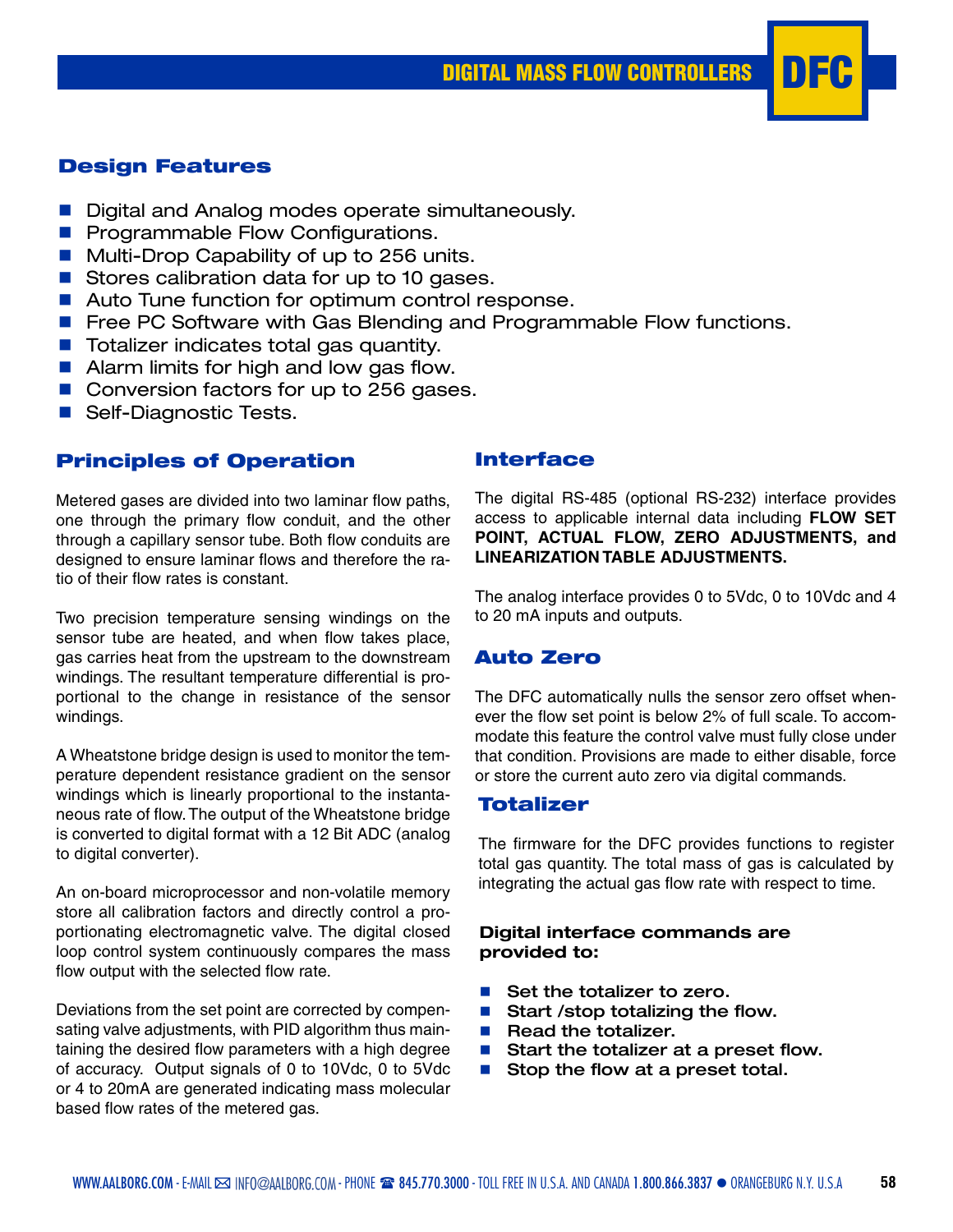# Multi-Gas Calibration

The DFC is capable of storing primary calibration data for up to 10 gases. This feature allows the same DFC to be calibrated for multiple gases while maintaining the rated accuracy on each.

# Conversion Factors

Conversion factors for up to 256 gases are stored in the DFC. Conversion factors may be applied to any of the ten gas calibrations via digital interface commands.

# Flow Alarms

High and Low gas flow ALARM limits are programmed using the digital interface. Alarm conditions are reported via the digital interface or can activate the contact closure outputs.

# Gas Blending Feature

Aalborg free software allows controlling flow of the Gas mixture of up to eight different gases (for RS-485 bus with 8 DFC controllers) with preset values of the ratio in % for each channel. The flow rate of the Gas Mixture can be incremented or decremented within allowable range (based on Full Scale range of all DFC controllers in the mixture system) by changing the Gas Mixture set point settings. The software will automatically adjust individual set point for each device according to set ratios.

#### Programmable Flow

Aalborg software supports programmable flow modes, allowing execution of custom programming of up to ten steps. Various flow configurations include ramping, linearized increasing and decreasing modes.

#### Auto Tune

The AUTO TUNE function allows the DFC to automatically optimize control response for the gas under actual process conditions. During the AUTO TUNE process, the instrument adjusts PID gains for optimum step response and determine key control valve characteristics (only available on units with less than 80 L/min maximum flow).

# Contact Closure

Two sets of dry contact relay outputs are provided to actuate user supplied equipment. These are programmable via the digital interface such that the relays can be made to switch when a specified event occurs (e.g. when a low or high flow alarm limit is exceeded or when the totalizer reaches a specified value).

# Valve Override

Means are provided to force the control valve fully open (purge) or fully closed via either the analog or digital interfaces.

#### Self-Diagnostics

Whenever power is first applied, the DFC runs a series of SELF-DIAGNOSTIC TESTS to ensure that it is in optimum working condition.

# Engineering Units

The flow set point, measured gas flow and associated totalizer data is scaled directly in engineering units via digital interface commands. The following units of measure are supported:% of FS, mL/min, mL/hr, scfm, scfh, L/min, L/hr, lbs/hr, lbs/min, and one user defined unit of measure.

# Leak Integrity

1 x 10-9 smL/sec of Helium maximum to the outside environment.

# Balanced Power Supply

The DFC operates on  $\pm$ 15Vdc. The current requirements for the positive and negative power supplies are balanced such that the current in the power supply common connection is minimized. Maximum power consumption is  $13.5$  watts at  $+15$ Vdc.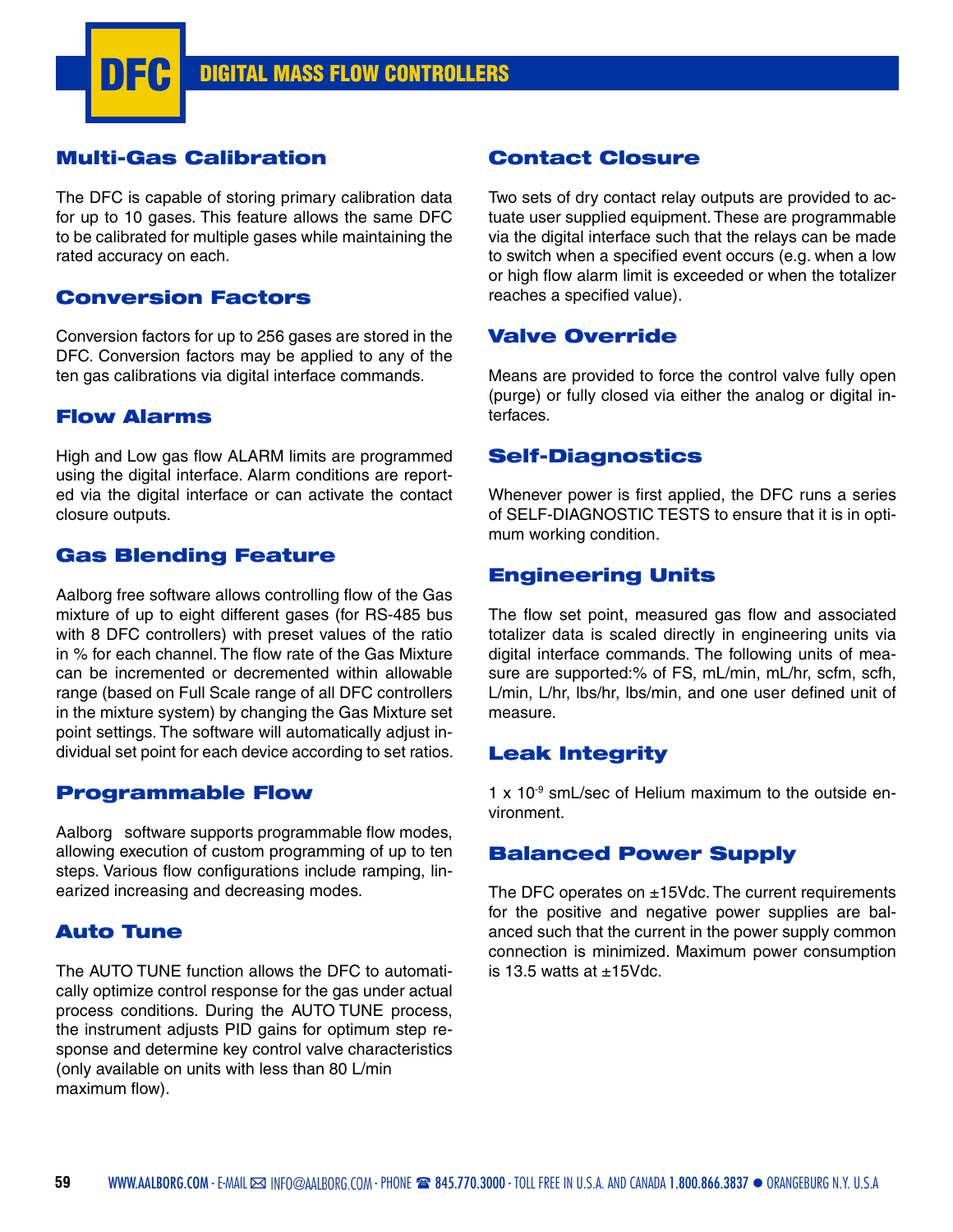

| TABLE 32 - SPECIFICATIONS             |                                                                                                                                                                                   |
|---------------------------------------|-----------------------------------------------------------------------------------------------------------------------------------------------------------------------------------|
| <b>ACCURACY:</b>                      | $\pm$ 1% of FS at calibration temperature and pressure.                                                                                                                           |
| <b>CALIBRATIONS:</b>                  | Performed at standard conditions [14.7 psia (101.4 kPa) and 70 °F (21.1 °C)] unless otherwise requested.                                                                          |
| <b>REPEATABILITY:</b>                 | $±0.15%$ of full scale.                                                                                                                                                           |
| <b>RESPONSE TIME:</b>                 | 1.0 to 2.0 second to within ±2% of set point over 20% to 100% of full scale.                                                                                                      |
| <b>TEMPERATURE COEFFICIENT:</b>       | 0.05% of full scale/ °F or better.                                                                                                                                                |
| <b>PRESSURE COEFFICIENT:</b>          | 0.01% of full scale /psi (0.07 bar) or better.                                                                                                                                    |
| <b>OPTIMUM GAS PRESSURE:</b>          | 25 psig (1.73 bars).                                                                                                                                                              |
| <b>MAXIMUM GAS PRESSURE:</b>          | 1000 psig (70 bars).                                                                                                                                                              |
| <b>MAXIMUM DIFFERENTIAL PRESSURE:</b> | 50 psig (3.4 bars) for DFC 26 and DFC 36 40 psig (2.8 bars) for DFC 46                                                                                                            |
| <b>MAX PRESSURE DROP:</b>             | Refer to Table 35.                                                                                                                                                                |
| <b>GAS AND AMBIENT TEMP:</b>          | 32 °F to 122 °F (0 °C to 50 °C). 14 °F to 122 °F (-10 °C to 50 °C) - Dry gases only.                                                                                              |
| <b>COMMUNICATION INTERFACE:</b>       | RS485 - Standard. RS232 - Optional.                                                                                                                                               |
| <b>OUTPUT SIGNALS:</b>                | Linear 0-5 Vdc (2000 ohms min load impedance); 0-10Vdc (4000 ohms min impedance);<br>4-20 mA optional (0-500 ohms\ loop resistance). Maximum noise 20mV peak to peak.             |
| <b>CIRCUIT PROTECTION:</b>            | Circuit boards have built-in polarity reversal protection. Resettable fuses provide power input protection.                                                                       |
| **MATERIALS IN FLUID CONTACT:         | 316 stainless steel, 416 stainless steel, Viton® O-rings. Optional O-rings: Buna®, EPR and Kalrez®.                                                                               |
| <b>ATTITUDE SENSITIVITY:</b>          | No greater than +15 degree rotation from horizontal to vertical; standard calibration is in horizontal position.                                                                  |
| <b>CONNECTIONS:</b>                   | Model DFC 26/36: Standard 1/4" compression fittings.<br>Optional:<br>6mm compression fittings or 3/8" compression fittings or 1/4" VCR® or 1/8"<br>compression fittings (DFC 26). |
|                                       | Model DFC 46:<br>standard 3/8" compression fittings.                                                                                                                              |
| <b>LEAK INTEGRITY:</b>                | $1 \times 10^{-9}$ smL/sec of helium maximum to the outside environment.                                                                                                          |
| <b>TRANSDUCER INPUT POWER:</b>        | +15Vdc, 450 mA maximum.                                                                                                                                                           |
| <b>CALIBRATION OPTIONS:</b>           | Standard 10 point NIST traceable calibration. Optional up to 9 additional 10 point calibrations may be<br>ordered for an additional charge.                                       |
| <b>CE COMPLIANCE:</b>                 | EN 55011 class 1, class B; EN50082-1.                                                                                                                                             |

*\*\*The selection of materials of construction, is the responsibility of the customer. The company accepts no liability.*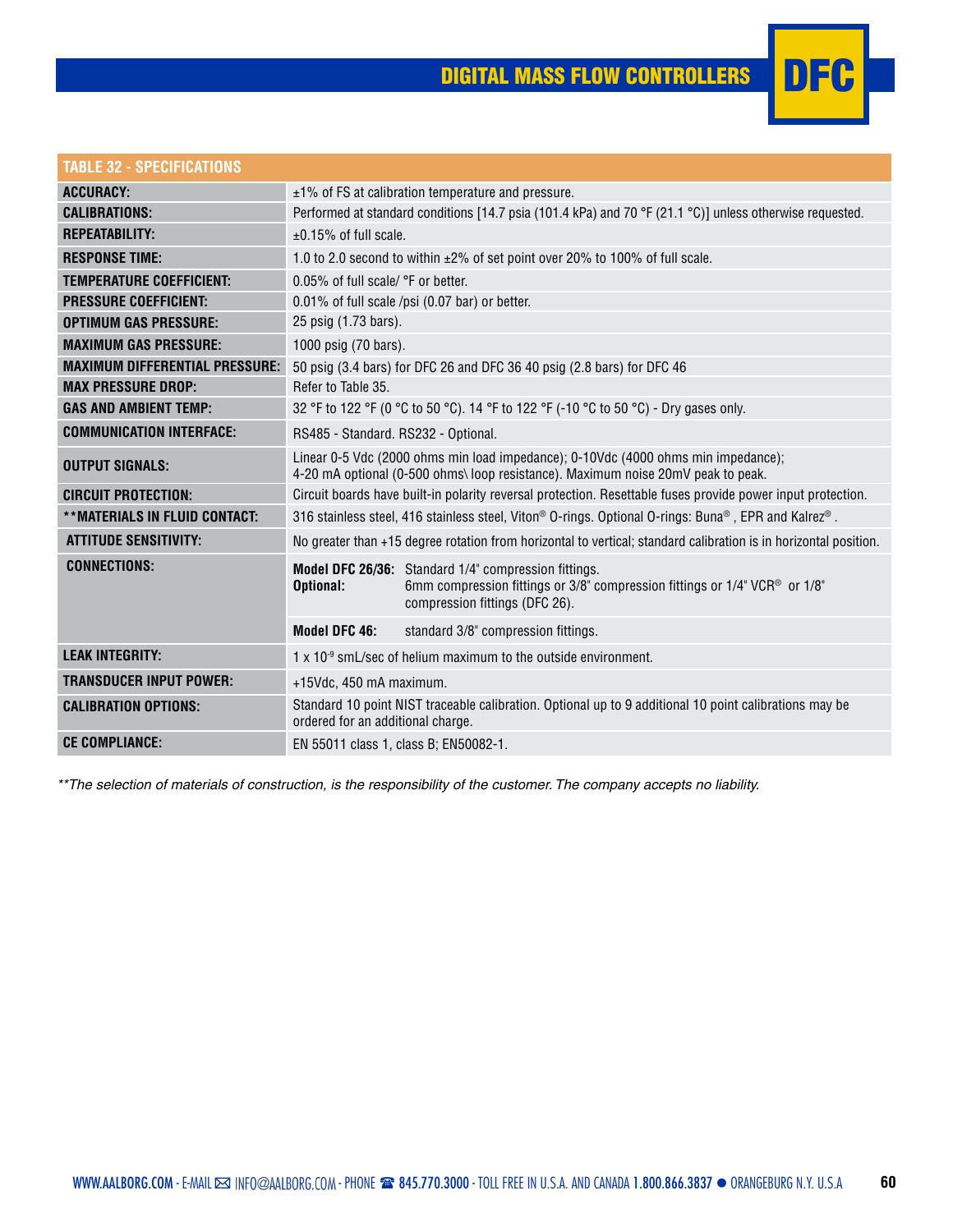







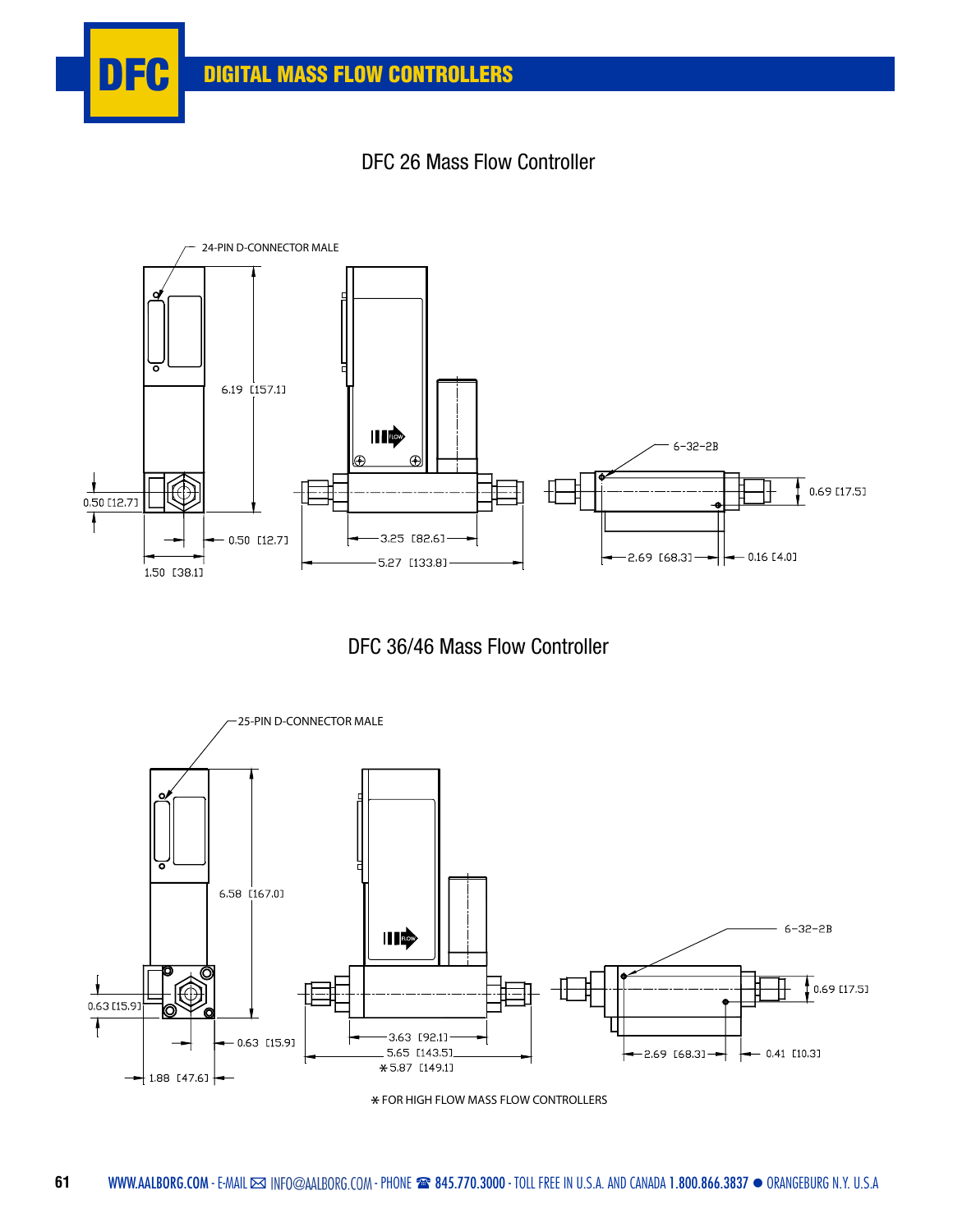# DIGITAL MASS FLOW CONTROLLERS DFC



| <b>TABLE 33 - FLOW RANGES FOR DFC</b>        |                            |                                                 |                           |             | <b>TABLE 3</b>                         |                     |
|----------------------------------------------|----------------------------|-------------------------------------------------|---------------------------|-------------|----------------------------------------|---------------------|
| <b>DFC 26 LOW</b><br><b>FLOW CONTROLLERS</b> |                            | <b>DFC 36 MEDIUM</b><br><b>FLOW CONTROLLERS</b> |                           |             | DFC 46 HIGH<br><b>FLOW CONTROLLERS</b> | <b>MODEL</b><br>NO. |
| <b>CODE</b>                                  | <b>Units</b><br>[Nitrogen] | <b>CODE</b>                                     | $L/min$ [N <sub>2</sub> ] | <b>CODE</b> | L/min [N2]                             | <b>DFC 26</b>       |
| 01                                           | 0 to 10 $mL/min$           | 11                                              | 0 to $15$ L/min           | 40          | 0 to 60 L/min                          |                     |
| 02                                           | 0 to 20 $mL/min$           | 30                                              | 0 to 20 $L/min$           | 41          | 0 to 80 $L/min$                        | <b>DFC 36</b>       |
| 03                                           | 0 to 50 $mL/min$           | 31                                              | 0 to 30 $L/min$           | 42          | 0 to 100 L/min                         |                     |
| 04                                           | 0 to 100 $mL/min$          | 32                                              | 0 to 40 $L/min$           |             |                                        |                     |
| 05                                           | 0 to 200 mL/min            | 33                                              | 0 to 50 $L/min$           |             |                                        | <b>DFC 46</b>       |
| 06                                           | 0 to 500 mL/min            |                                                 |                           |             |                                        |                     |
| 07                                           | 0 to 1 $L/min$             |                                                 |                           |             |                                        |                     |
| 08                                           | 0 to 2 $L/min$             |                                                 |                           |             |                                        |                     |
| 09                                           | 0 to 5 $L/min$             |                                                 |                           |             |                                        |                     |
| 10                                           | 0 to 10 $L/min$            |                                                 |                           |             |                                        |                     |

| <b>TABLE 35 - MAXIMUM PRESSURE DROP FOR DFC</b> |                                      |                                                  |        |               |  |  |
|-------------------------------------------------|--------------------------------------|--------------------------------------------------|--------|---------------|--|--|
| <b>MODEL</b>                                    | <b>MAXIMUM PRESSURE DROP</b><br>MAX. |                                                  |        |               |  |  |
| NO.                                             | <b>FLOW (N2)</b>                     | $\mathop{\rm Imm}$ H <sub>2</sub> O <sub>1</sub> | [psid] | <b>Imbarl</b> |  |  |
| <b>DFC 26</b>                                   | up to $10$                           | 720                                              | 1.06   | 75            |  |  |
|                                                 | 15                                   | 2630                                             | 3.87   | 266           |  |  |
|                                                 | 20                                   | 1360                                             | 2.00   | 138           |  |  |
| <b>DFC 36</b>                                   | 30                                   | 2380                                             | 3.50   | 241           |  |  |
|                                                 | 40                                   | 3740                                             | 5.50   | 379           |  |  |
|                                                 | 50                                   | 5440                                             | 8.00   | 551           |  |  |
| <b>DFC 46</b>                                   | 60                                   | 7480                                             | 11.00  | 758           |  |  |
|                                                 | 100                                  | 12850                                            | 18.89  | 1302          |  |  |

# **TABLE 34 - ACCESSORIES AND READOUTS FOR DFC**

| <b>CBL-DFC</b>            | 25 pin D-connector with 6 ft. wire to computer port stripped, Branch 6ft. wire to customers power supply.                |
|---------------------------|--------------------------------------------------------------------------------------------------------------------------|
| <b>CBL-DFC-DPM-AI</b>     | Cable stripped for DFC w/LCD jack and analog input for set point only.                                                   |
| <b>CBL-DFC-DPM-AIO</b>    | Cable stripped for DFC with LCD jack and analog input/output.                                                            |
| <b>CBLDFC-PROC</b>        | 25 pin D-connector with 6ft. wire to 15 pin DM, Branch 6ft. wire to computer port stripped.                              |
| <b>PS-DFC-110NA-5-S</b>   | Power supply with 25 pin female D-connector 110/vac (±15Vdc.) Branch 6ft wire to computer port stripped /North America.  |
| PS-DFC-110NA-5-A          | Power supply with 25 pin D-connector, analog interface 110/vac (+ - 15Vdc.) (North America).                             |
| <b>PS-DFC-230EU-5-S</b>   | Power supply with 25 pin female D-connector 230/vac $(\pm 15$ Vdc.) Branch 6ft wire to computer port stripped /Europe.   |
| <b>PS-DFC-230EU-5-A</b>   | Power supply, 25 pin D-connector, analog interface 230/vac (+ - 15Vdc.) (Europe).                                        |
| <b>PS-DFC-240AU-5-S</b>   | Power supply with 25 pin female D-connector 240/vac (±15Vdc.) Branch 6ft wire to computer port stripped /Australia.      |
| <b>PS-DFC-240AU-5-A</b>   | Power supply, 25 pin D-connector, analog interface 240/vac (+ - 15Vdc.) (Australia).                                     |
| <b>PS-DFC-240UK-5-S</b>   | Power supply with 25 pin female D-connector 240/vac (±15Vdc.) Branch 6ft wire to computer port stripped /United Kingdom. |
| <b>PS-DFC-240UK-5-A</b>   | Power supply, 25 pin D-connector, analog interface 240/vac (+ - 15Vdc.) (U.K).                                           |
| <b>BCKUPDFC</b>           | Digital panel meter / led backlight.                                                                                     |
| <b>PS-DFC-110NA-5-S-D</b> | Power supply DFC 110/Vac ±15Vdc standard interface and LCD jack. (United States).                                        |
| PS-DFC-110NA-5-A-D        | Power supply DFC 110/Vac ±15Vdc analog interface and LCD jack. (United States).                                          |
| <b>PS-DFC-230EU-5-S-D</b> | Power supply DFC 230/vac +/-15Vdc standard interface and LCD jack. (Europe).                                             |
| <b>PS-DFC-230EU-5-A-D</b> | Power supply DFC 230/vac +/-15Vdc analog interface and LCD jack. (Europe).                                               |
| <b>PS-DFC-240AU-5-S-D</b> | Power supply DFC 240/vac +/15Vdc standard interface and LCD jack. (Australia).                                           |
| <b>PS-DFC-240AU-5-A-D</b> | Power supply DFC 240/vac +/-15Vdc analog interface and LCD jack. (Australia).                                            |
| <b>PS-DFC-240UK-5-S-D</b> | Power supply DFC 240/vac +/-15Vdc standard interface and LCD jack. (United Kingdom).                                     |
| <b>PS-DFC-240UK-5-A-D</b> | Power supply DFC 240/vac +/-15 Vdc analog interface and LCD jack. (United Kingdom).                                      |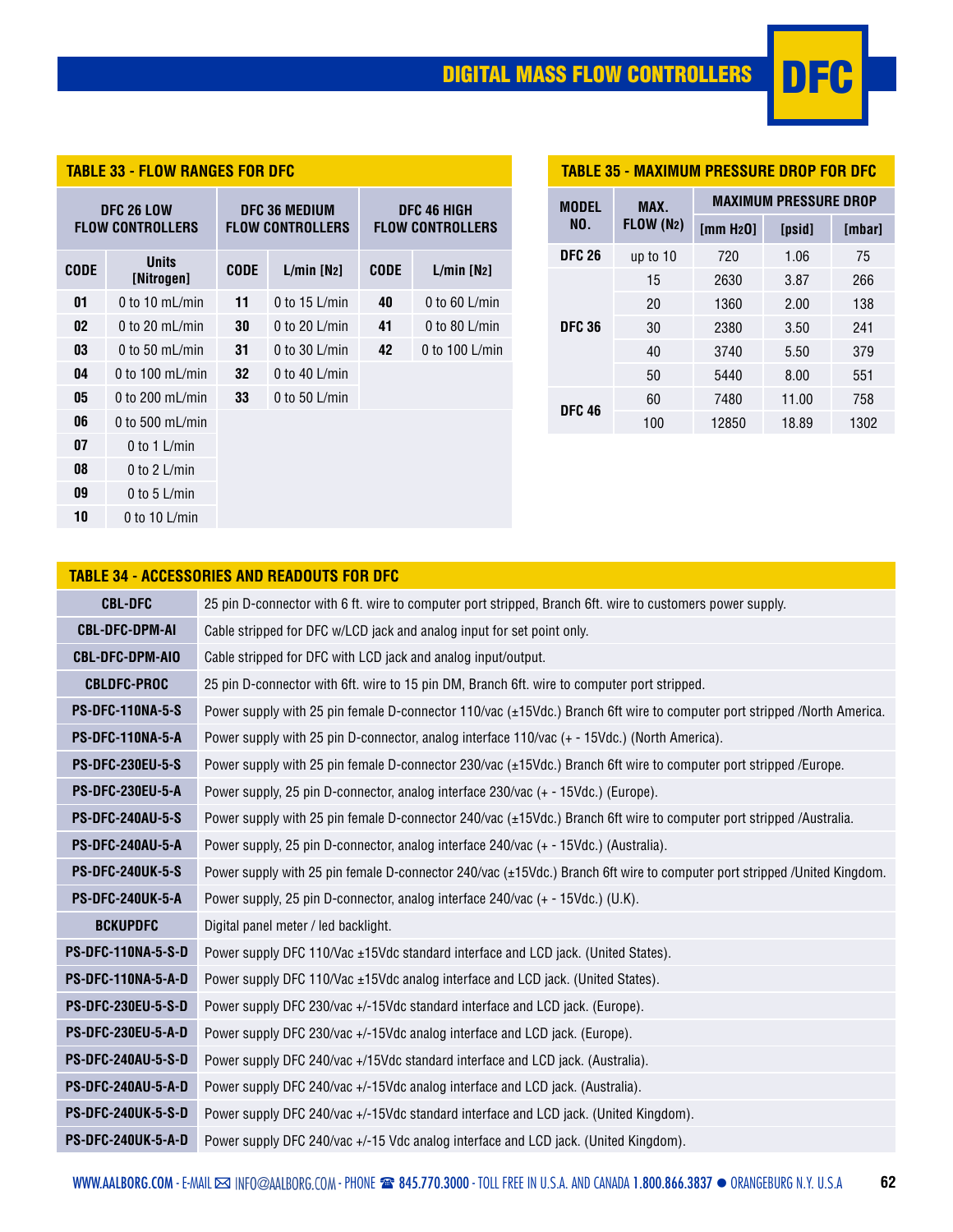

# Cable Options